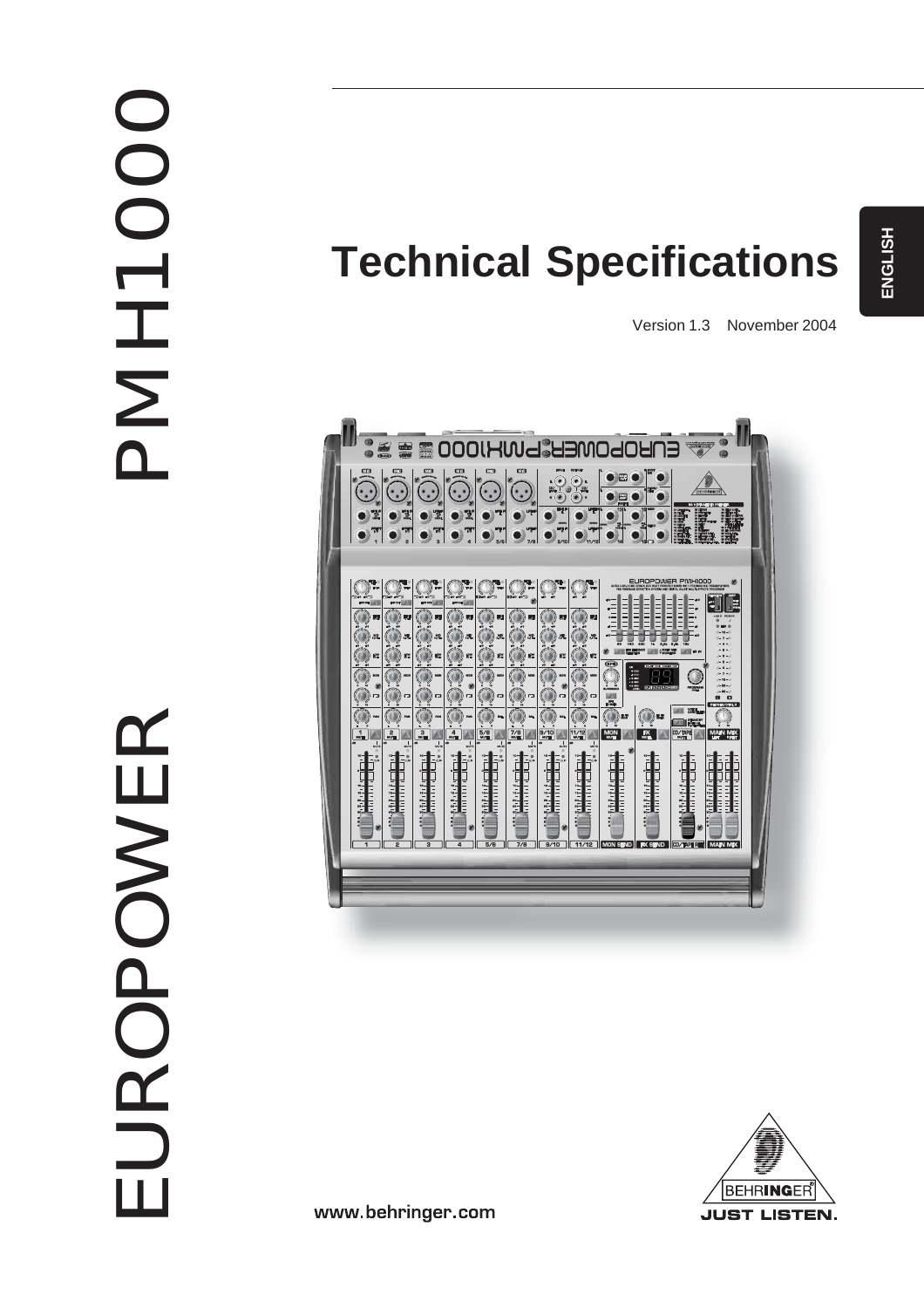# EUROPOWER PMH1000 EUROPOWER

### Ultra-Compact 400-Watt 12-Channel Powered Mixer with 24-Bit Multi-FX Processor and FBQ Feedback Detection System

- Super-compact 400-Watt stereo powered mixer
- Revolutionary COOLAUDIO Amplifier Technology: Enormous power, incredible sonic performance and super-light weight
- $\blacktriangle$  Ultra-compact dimensions at nearly half the weight of conventional powered mixers means no more lugging around dead weight
- ▲ 12-channel mixer section comprised of 4 mono and 4 stereo channels, 2 additional stereo inputs plus separate tape returns
- nic performance and<br>beans no more lugging<br>al stereo inputs plus<br>cluding reverb, delay,<br>es for easy feedback<br>/<br>phantom power for<br>all mono channels<br>atputs<br>tions<br>roperation mode<br>vided via tape inputs<br>mage<br>free audio, superior ▲ Integrated 24-bit stereo FX processor with 99 outstanding VIRTUALIZER presets including reverb, delay, chorus, flanger and more
- ▲ Revolutionary FBQ Feedback Detection System instantly reveals critical frequencies for easy feedback removal
- $\triangle$  6 high-quality mic preamps (4 IMP "Invisible" Mic Preamps) with switchable +48 V phantom power for condenser microphones
- Effective, extremely musical 3-band EQ, switchable low cut filter and clip LEDs on all mono channels
- Stereo 7-band graphic EQ allows precise frequency correction of monitor or main outputs
- V Voice Canceller function removes singer's voice from recordings for Karaoke applications
- Selectable stereo (main L/R), double mono (main/monitor) or bridged mono amplifier operation mode
- Standby switch mutes all mic channels during breaks while background music is provided via tape inputs
- Breathtaking XPQ 3D stereo surround effect for more vitality and enhanced stereo image
- Adjustable stereo CD/tape input for connecting external signal sources
- V Multi-functional stereo preamp outputs for added flexibility
- Internal switch-mode power supply for maximum flexibility (100 240  $\vee$ -), noise-free audio, superior transient response and lowest possible power consumption
- Extremely rugged construction ensures long life even under the most demanding conditions
- $\triangle$  Conceived and designed by BEHRINGER Germany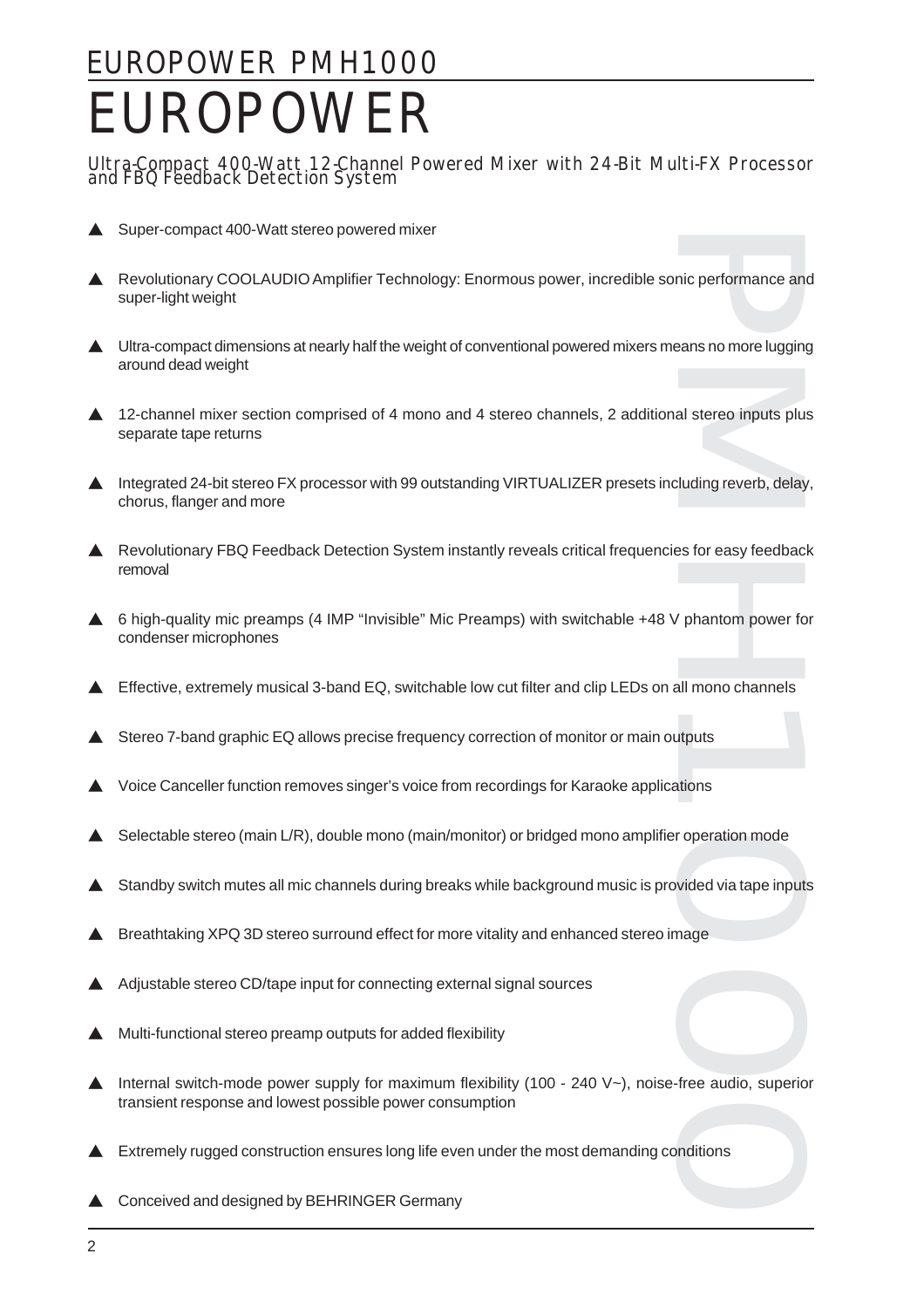## **SPECIFICATIONS**

|                                    | <b>PMH1000</b>                                              |
|------------------------------------|-------------------------------------------------------------|
| <b>MICROPHONE INPUTS</b>           |                                                             |
| <b>Type</b>                        | XLR, electronically balanced input circuit                  |
| Mic E.I.N. (20 Hz - 20 kHz)        |                                                             |
| $@0\Omega$ source resistance       | -134 dB / 136 dB A-weighted                                 |
| @ 50 $\Omega$ source resistance    | $-131.5$ dB / 134 dB A-weighted                             |
| $@$ 150 $\Omega$ source resistance | -129 dB $/$ 131 dB A-weighted                               |
| Frequency response                 | < 10 Hz - 155 kHz (-1 dB)                                   |
|                                    | $<$ 10 Hz - $>$ 200 kHz (-3 dB)                             |
| Gain                               | $+10$ dB, $+60$ dB                                          |
| Max. input level                   | +12 dBu @ +10 dB gain                                       |
| Impedance                          | approx. 2.6 k $\Omega$ balanced / 1.3 k $\Omega$ unbalanced |
| Signal-to-noise ratio              | 110 dB / 112 dB A-weighted (0 dBu In $@ + 10$ dB gain)      |
| Noise $(THD + N)$                  | 0.002% / 0.0018% A-weighted                                 |
| <b>MONO LINE INPUTS</b>            |                                                             |
| <b>Type</b>                        | 1/4" TS connectors, balanced                                |
| Impedance                          | approx. 20 $k\Omega$ , balanced                             |
| Max. input level                   | $+21$ dBu                                                   |
| <b>STEREO LINE INPUTS</b>          |                                                             |
| Type                               | 1/4" TRS connectors, unbalanced                             |
| Impedance                          | $>$ 3.6 k $\Omega$                                          |
| Max. input level                   | $+22$ dBu                                                   |
| <b>EQUALIZER</b>                   |                                                             |
| Low                                | $80$ Hz / $+$ /-15 dB                                       |
| Mid                                | 2.5 kHz / +/-15 dB                                          |
| High                               | 12 kHz / +/-15 dB                                           |
| <b>CD/TAPE INPUT</b>               |                                                             |
| Type                               | <b>RCA</b>                                                  |
| Impedance                          | approx. 3.6 k $\Omega$ , balanced                           |
| Max. input level                   | $+21$ dBu                                                   |
| <b>PREAMP OUTPUTS</b>              |                                                             |
| MAIN                               |                                                             |
| <b>Type</b>                        | 1/4" TRS connectors, unbalanced                             |
| Impedance                          | approx. 150 $\Omega$ , unbalanced                           |
| Max. output level                  | $+21$ dBu                                                   |
| <b>MONITOR</b>                     |                                                             |
| Type                               | 1/4" TRS connectors, unbalanced                             |
| Impedance                          | approx. 150 $\Omega$ , unbalanced                           |
| Max. output level                  | $+21$ dBu                                                   |
| <b>STEREO OUTPUTS</b>              |                                                             |
| Type                               | <b>RCA</b>                                                  |
| Impedance                          | approx. 1 $k\Omega$                                         |
| Max. input level                   | $+21$ dBu                                                   |
| <b>MAIN MIX SYSTEM DATA</b>        |                                                             |
| Noise                              |                                                             |
| MAIN MIX @ -00                     | -102 dB/-106 dB A-weighted                                  |
| Channel fader -oo                  |                                                             |
| MAIN MIX @ 0 dB                    | -88 dB/-91 dB A-weighted                                    |
| Channel fader -oo                  |                                                             |
| MAIN MIX @ 0 dB                    | -84 dB/-86 dB A-weighted                                    |
| Channel fader @ 0 dB               |                                                             |